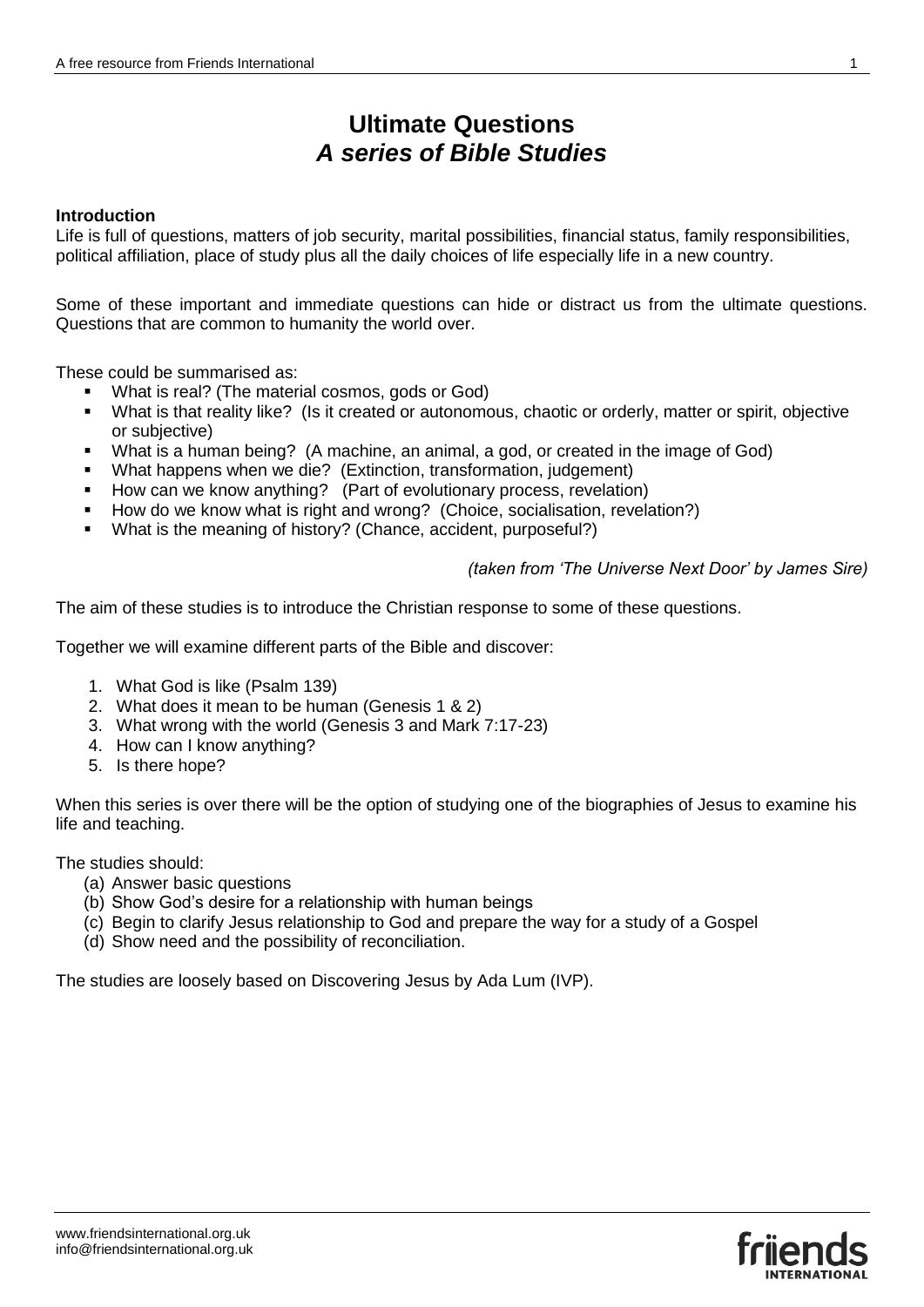# **Study 1 What is God Like? (Psalm 139)**

How we answer the questions is God really there and what is he like will affect our whole lives.

Some of the group may have been taught about God by their families, friends, schools, TV, neighbours. Others may have never thought about God, or perhaps have a religion or ideology that does not have a 'god'

This study aims to introduce some of the characteristics of God.

Contact point (the aim of these starters is to get people speaking from their own experience and background and provide a quick point of contact between their lives and the text).

What is your concept of God? How has that been formed? (if they have one). If they have no concept of God then how has that conclusion been formed?

We get hints about what God is like from:

- The design and order of the world we live in, its beauty and variety, the careful and exact balance of much of nature
- The moral order our ability to discern right and wrong
- **Humanities hunger / design to know God**
- The person of Jesus Christ
- God's self-revelation in the Bible

# *Background*

The Psalm is written by David who was king of Israel about 1000 years before Jesus Christ was born. David's story can be found in the books of 1 & 2 Samuel and 1 Chronicles in the Bible. He wrote about his adventurous lifetime of knowing God in many of the poems of the psalms, which express profound truth in terms of personal experience.

#### **Read Psalm 139**

(NB. The psalms like all poetry uses picture language to communicate realities. The psalm is written in stanzas or sections, each contribute an idea to the theme of the psalm.)

#### **God knows everything 139:1-6**

**In what personal ways does David demonstrate that God is all knowing?** 

(David refers to God as Lord (Yahweh), the name given to Israel as the special name by which they were to call him after they entered into a covenant with him. It stresses God's sovereign, eternal and personal nature.)

**How do you respond to the fact God knows all about everyone including you?**

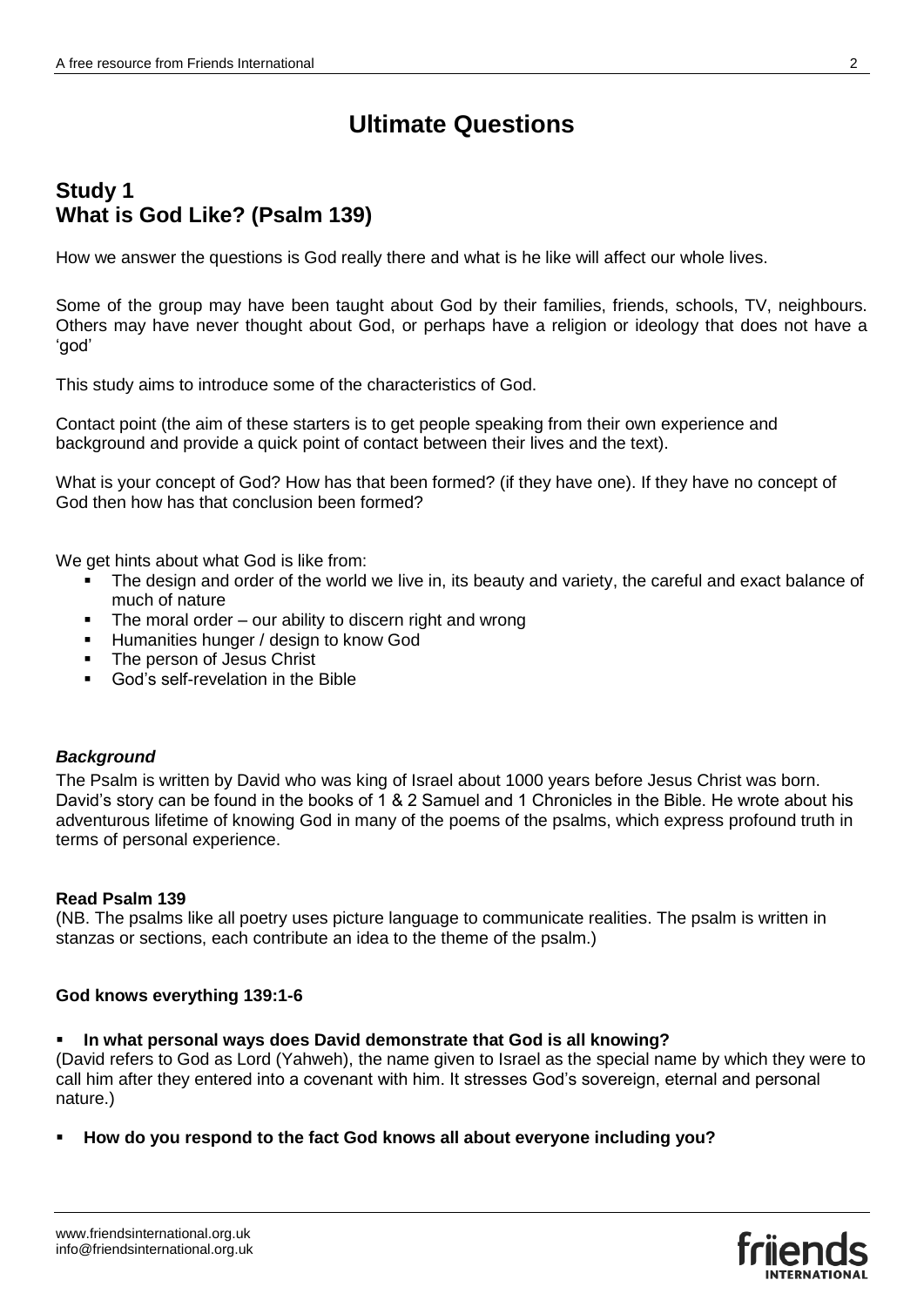### **God is everywhere 139:7-12**

- **Is there anywhere David thinks he can go in the whole world to escape God?** (The vertical and horizontal extremes (verses 8-9) symbolise the whole of creation)
- **How does the fact that God is everywhere and is not limited by cultural, geographical or political boundaries make you feel? (**Does it reassure? Threaten? Surprise? Shock?)

#### **God is all powerful 139:13-18**

- **What does David use as evidence to God's creative powers?** (We will think more about what a human being is in a later study). NB. Verse 15 'secret place' is a picture for the maternal womb
- **How do you explain the amazing detail of the human body? What do you find most amazing?**
- **In verse 16 how else does David describe God's relationship to his life?** ('Your book' is a picture of God's sovereign knowledge of a person's life span.) This causes David to praise God. David is totally known by God, he is not an accident or mistake, he is not forgotten. How do you respond to such a personal God.

### **God is holy**

- **David is aware that not all the people around him delight in God. How does he describe these people? What is David's attitude toward them?** (Make sure you can explain the different terms – wicked, evil, enemies of God)
- **What does David ask for in verses 23-24?**
- **Although he hates what God hates what does this request suggest he knows about himself?**  (David is not like God, he is not perfectly good.)

#### **Summary**

How does this description of God compare to your concept of God or what you assumed Christians believed about God?

These are just some of the characteristics of God reading the Bible will introduce you to many more.

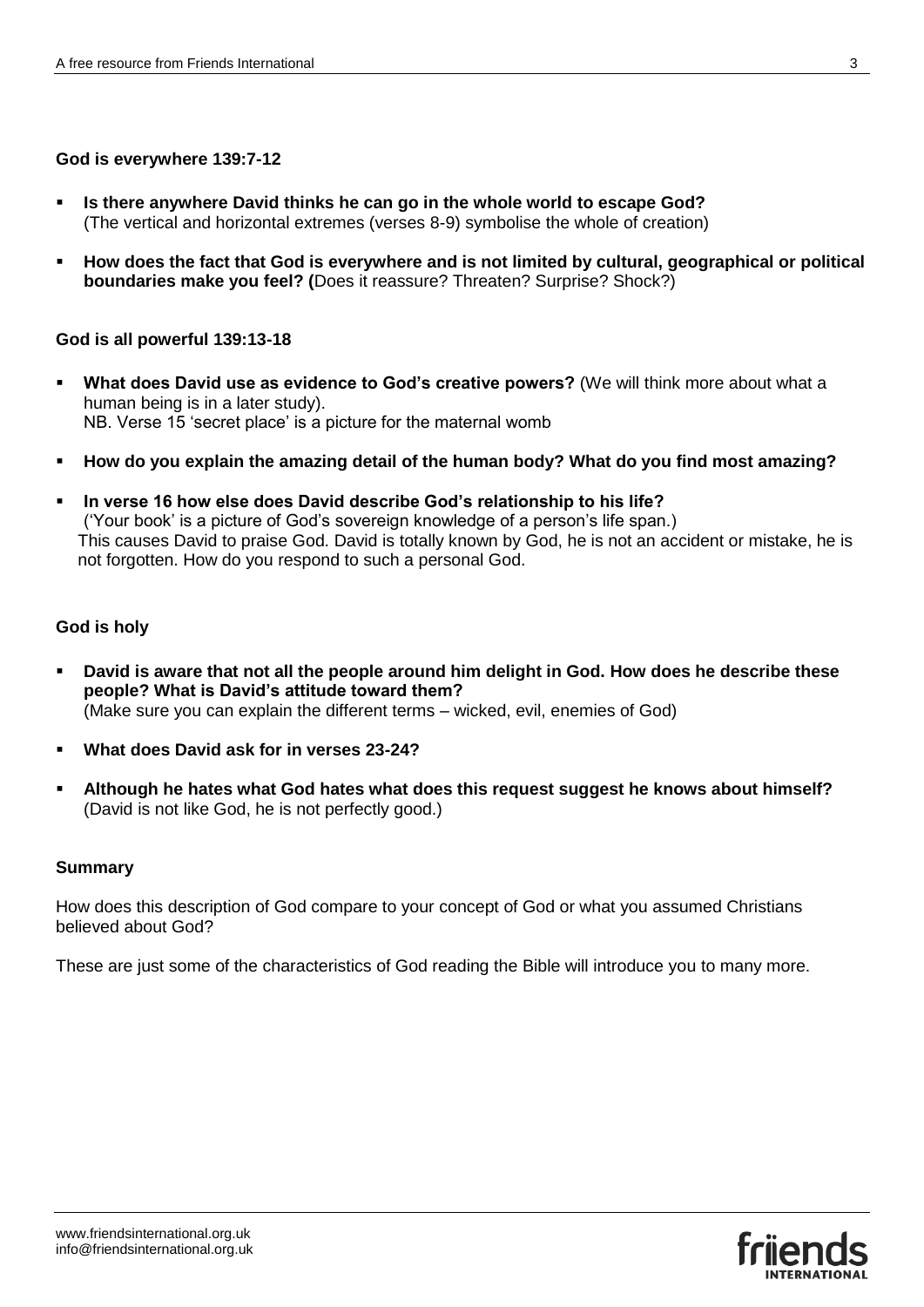# **Study 2 What does it mean to be human?**

# **Genesis 1:26-31, 2:15-25**

# **Contact point**

- How would your friends and family answer the question 'what does it mean to be human?'
- What other viewpoints exist?
- What do you think?

# **Context**

Many are surprised to discover that the Bible defines our humanity. The creation story recorded in the early chapters of Genesis (the first book of the Bible) tells us about human nature – who we are and what we are made for.

Genesis means 'origin, source, creation', it tells of the origins of the universe, the world, humanity, human institutions (e.g. marriage), nations and the people of God. It is commonly thought to be written by Moses, which is why it has been called the First Book of Moses, making up one of the five books known as the Pentateuch or Law (Genesis through Deuteronomy). Genesis puts the law giving of the next four books into context.

Like all books of the Bible Genesis is primarily theological describing who God is, how and why he acts and how he deals with humanity. It is done through vividly told stories - historical narrative. Throughout Genesis God is the central actor, often speaking and acting displaying his power and character. This would be in sharp contrast to the localised gods of paganism. God is Creator, Lord and Judge.

Christians disagree as to whether the early verses of Genesis are literal or figurative, try not to get side tracked into the creation vs evolution debate but focus on the meaning of the text.

# **Read Genesis 1:26-31**

# **1. Made in the image of God.**

- Having created the material and animal world and declared that it was good God creates humanity. In verses 26-27 what does the writer repeatedly state about the creation of humanity?
- What does it mean to be made in the image of God?
- What is God's reaction to the creation of humanity? (Vs 31)
- What implications are there for us in this amazing fact?

**Note:** 'image of God' – in reasoning, relationality, creativity, morality, representation / stewardship, communication. (Some guidelines to our thinking might be Representation, Relationship and Resemblance).

# **2. Made male and female.**

What do man and woman have in common in vs 26-30?

**Note:** both created in image of God (vs 26-27), both given task of ruling earth (vs 26), both blessed by God and called to be fruitful (vs 28), both provided with food by God (vs 29).

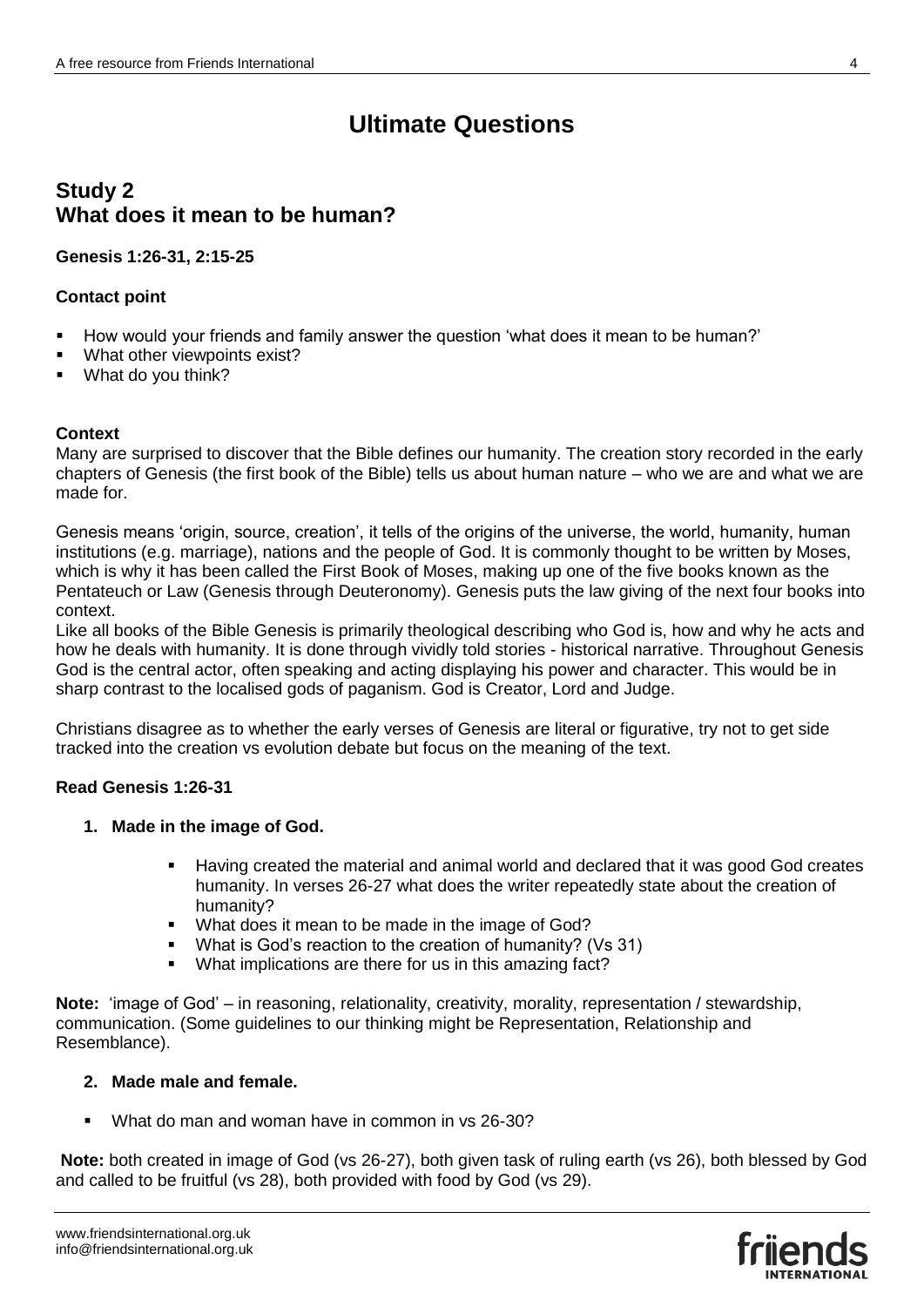2:18-25 expands the creation story of Genesis 1 focusing on the relation of man and woman. What is the first thing God declares 'not good' (vs 18)? Why?

**Note:** God is relational at the core of his being. Man must reflect this in his humanity.

- What is God's response to this? What is the man's response to the woman God created? How is their relationship described?
- The Bible tells that both male and female are created equal yet with diversity. Does this surprise you? Is this equal worth and value seen in our societies?

#### **3. Made to know and rule with God.**

What has God provided for man and woman? What do these gifts tell us about God?

**Note:** a prefect creation to live in (1:2-25), role (1:26, 28), food (1:29), companionship (2:24-25).

God entrusts humanity with 'ruling' his creation. What responsibilities does this bring?

#### **4. Made under authority.**

- Do you think it is possible to be both loved and free and be given limitations?
- **What limitations does God give man and woman in 2:16-17? Why?**
- **How do we respond to limitations?**
- God in his kindness and wisdom provided for their security within boundaries, maintaining friendship with God was based on acknowledging these and living in obedience to them. The consequences of not doing so we shall discover next week.

#### **Summary**

What are the practical implications of these truths about what it means to be human?

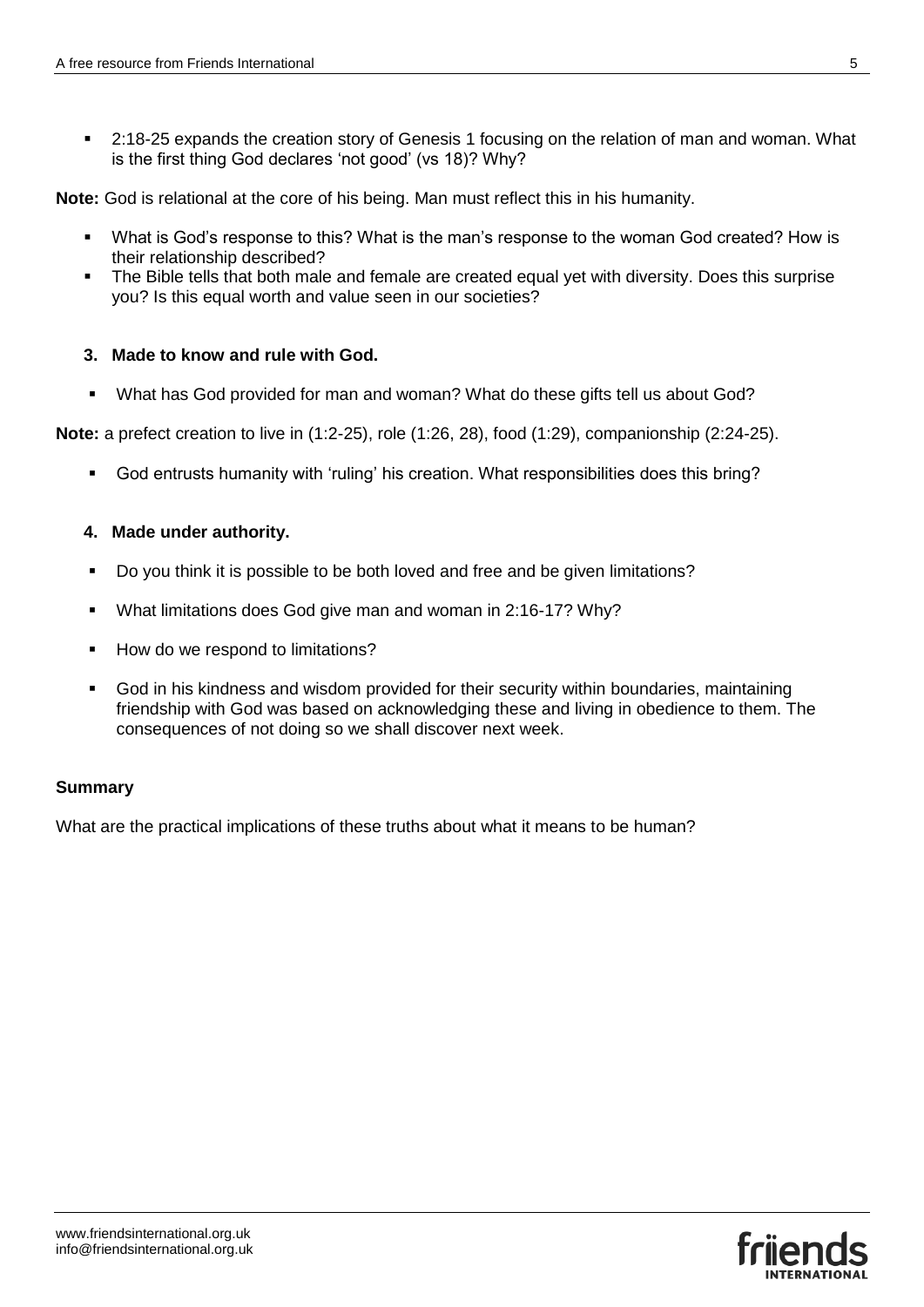# **Study 3 What's wrong with the world?**

#### **Genesis 3 & Mark 7**

#### **Contact point**

The world we experience is far from what we saw in last week's study was initially created. If you had power to eliminate one 'evil' what would it be?

#### **Context**

In our last study we saw that humanity was made to relate to God, each other and the physical world. Unlike the rest of creation man and woman were created in God's image. God provided abundantly for them with only one limitation, 'you must not eat from the tree of the knowledge of good and evil'. A tree representative of total knowledge, that is they must not try to play God.

#### **Read Genesis 3**

#### **1. They disobey God (vs.1-7)**

**IDED** 1 Identify the steps that lead up to them eating the fruit.

**Note:** they slid there rather than a sudden act. Satan begins with the woman and the man says nothing, he introduces doubt about God's goodwill and authority with a mistaken question (vs1). She distorts God's command by adding to it (vs2). He contradicts God's Word (vs4) She considers the attractive possibility (saw, looked good, drawn to wisdom) and ate and gave some to the man (vs 6).

What are the immediate results?

#### **2. God seeks them out. (vs 8-13)**

- What is the immediate impact of what they have done on their relationship with (a) each other (vs.7, 12-13) (b) God (vs. 8-11)
- Not only do they hide from each other they also hide from God. God knows everything, so knew where they were so why do you think he asks the question 'where are you?' (vs 9)

#### **3. The consequences (vs14-19)**

 Turning their back on God's ways brings consequences, which of these do you see in the world today?

#### **4. God holds out hope. (vs 15, 20-24)**

What is our reaction when people hurt us or break friendship with us?

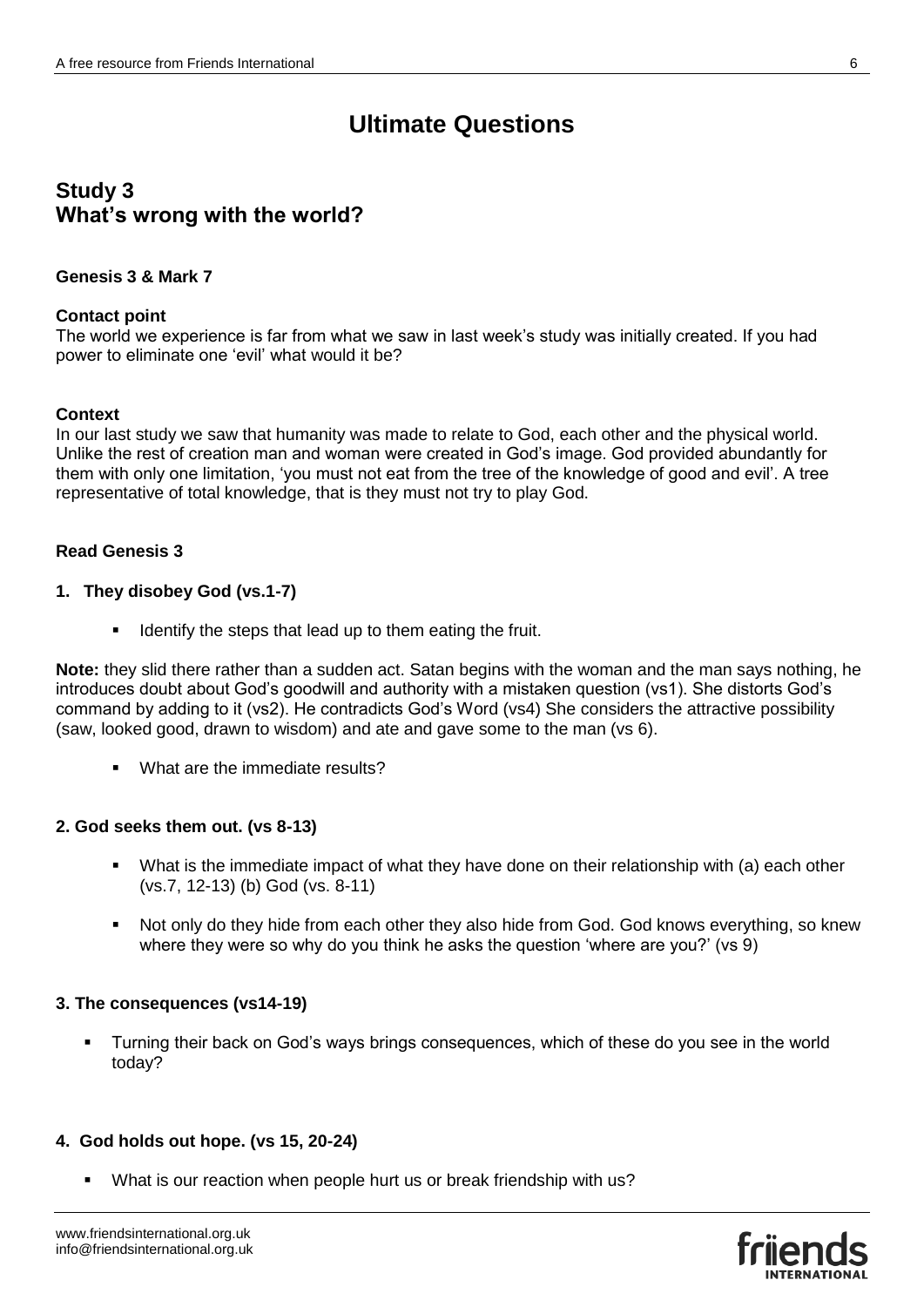- God had given the man and women an open friendship with him, provided for them yet they reject him. What would you expect God's reaction to be?
- How does he react? (vs.21-23)
- In vs. 15 God prepares them and us for the ongoing struggle between himself and Satan and for the His ultimate triumph.

#### **5. What about now?**

While that may explain what originally went wrong with the good and perfect creation, what explains to the mess we read about in our newspapers today. Rejecting God's ways is not limited to the first man and woman, every member of humanity since has done the same.

#### **Read Mark 7:14-23 (cf. Romans 3:10, 3:23)**

#### **Context**

The religious leaders of the time had many rules and regulations that had built up over the years that they thought they had to keep to remain pure / clean. They believed keeping these rules made them acceptable to God. They judged and criticised the followers of Jesus for not keeping these rules. Jesus rebukes them as hypocrites, keeping rules yet letting go of the true teaching of God. Jesus teaches the crowd that the real problem is not ritual but moral and that it is not caught like a germ but is inside of each human being.

- Where does Jesus explain that evil comes from? (vs. 20-21)
- How do you feel that this is Jesus' diagnosis on all human beings? Do you think there is any way that you can make your heart 'clean'?

#### **Summary**

The world is not as God originally made it, rebellion and suffering entered as a result of humanity turning its back on God. Each subsequent generation has followed the same path. Our friendship with God is broken because of the 'evil' in our heart shown in our actions, attitudes and choices. We live with no reference to God. We cannot do anything to 'clean up' our hearts – just try over the next week to live perfectly! Next week we will look at God's solution to the problem.

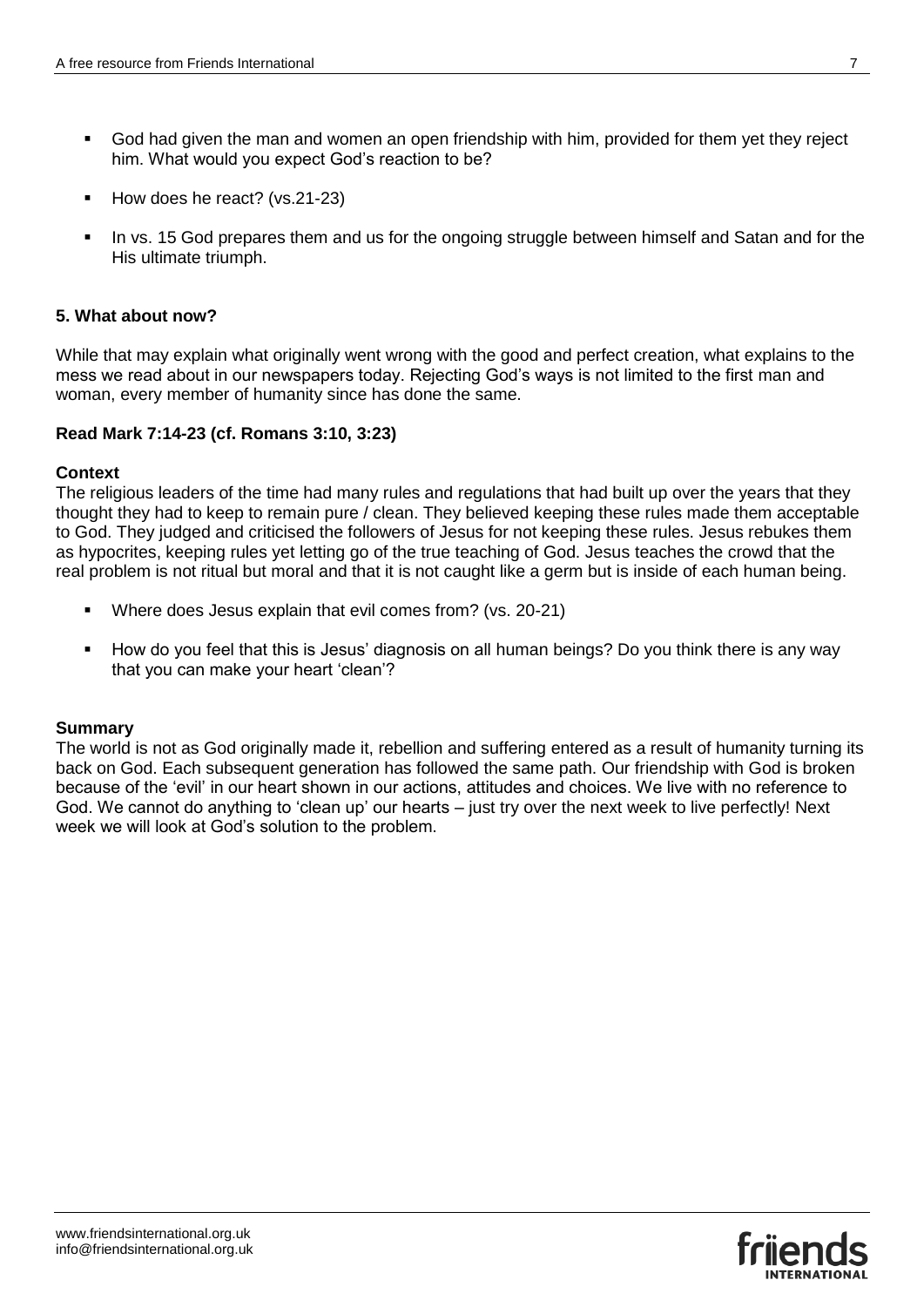# **Study 4 Is there hope?**

The aim of this study is to begin to introduce more of the basic elements of the Gospel particularly Christ's death. It will not unravel every aspect of his death (!) but focus on how in the face of sin and rebellion humanity know peace with God and pave the way for studies in a Gospel.

# **Contact point**

What are you hoping for in the future? Why? How is this hope affected by difficulties and suffering?

### **Context**

We have seen that although once in perfect relationship with God sin and rebellion have entered humanities relationship with each other and primarily with God. Sin affects every human being, from every nation in every point of history. It flows not from externals but from our hearts. Paul outlines some of the ways sin is seen in Rom 1-3 and concludes that both Jew and Gentile sin (Rom 3:23) and are under God's just judgement (the qualities of which are seen in Rom 2:1-16). It is impossible to rectify this situation by obeying rules, even Abraham was justified by faith. (You will find the story of Abraham in Genesis 12-25).

Our study for the first time is in the NT. Explain that the NT records Jesus life (4 biographies), the spread of his message, letters of teaching written to early believers and hope about what is still to come. Paul is the author of many of the 'letters' we are looking at one he wrote to a group of Christians in Rome.

#### **Read Romans 5:1-11**

What words do you not understand?

#### **1. The problem**

- Paul uses a number of words to describe people before they had faith in Christ, what are they? (powerless, ungodly, sinners, enemies, under wrath)
- **How do each describe humanities situation before God?**
- What have you learnt from other studies is the cause of this situation?
- How does it make you feel to be described like this?

# **2. God's solution**

- What ways do human beings on a national or individual level seek to make peace or reconcile with an enemy?
- Do any of these solutions work with God?
- How does Christ's death (Matt 27:45-54, Luke23:26-49) demonstrate God's love for us? (5: 8, John 3:16, 1 John 3:16, 4:9-10)
- What is the outcome of trusting Christ's death for an individual's relationship with God?
- Reconciliation v10 (Col 1:21-23)
- Peace v1
- Justified v1, 9
- Hope v2, 5 (1 Peter 1:3)